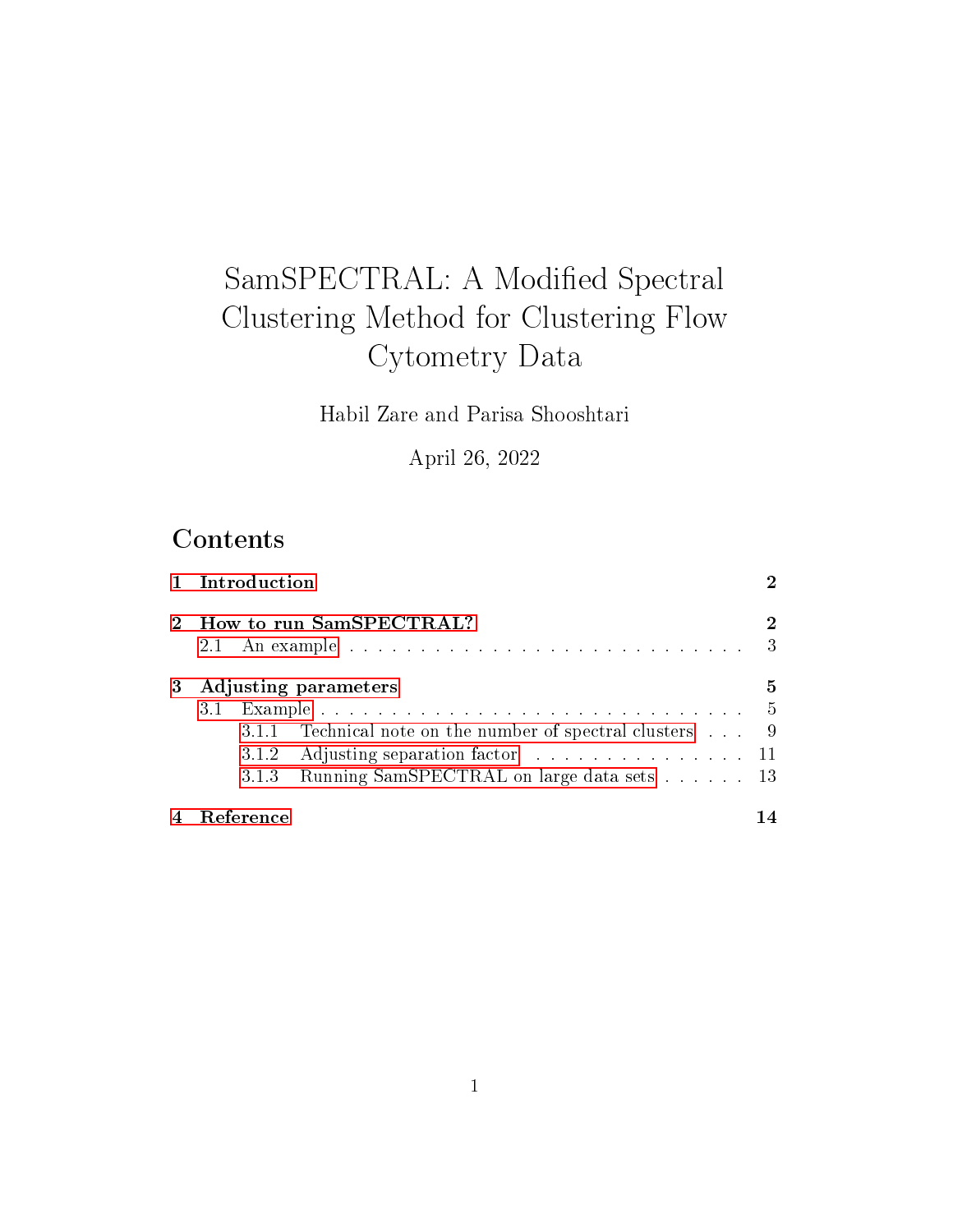### <span id="page-1-0"></span>1 Introduction

Data analysis is a crucial step in most of recent biological research areas such as microarray techniques, gene expression and protein classification. A classical approach for analysing biological data is to first group individual data points based on some similarity criterion, a process known as clustering, and then compare the outcome of clustering with the desired biological hypotheses. Spectral clustering is a non-parametric clustering method which has proved useful in many pattern recognition areas. Not only it does not require a priori assumptions on the size, shape and distributions of clusters, but it has several features that make it an appropriate candidate for clustering biological data:

- It is not sensitive to outliers, noise or shape of clusters.
- It is adjustable so we can make use of biological knowledge to adapt it for a specific problem or dataset.
- There is mathematical evidence to guarantee its proper performance.

However, because of the machine limitations, one faces serious empirical barriers in applying this method for large data sets. SamSPECTRAL is a modification to spectral clustering such that it will be applicable on large size datasets. See the reference for more details and cite it if you use this approach.

### <span id="page-1-1"></span>2 How to run SamSPECTRAL?

SamSPECTRAL is an R package source that can be downloaded from Bio-Cunductor. In Linux, it can be installed by the following command:

#### R CMD INSTALL SamSPECTRAL\_x.y.z.tar.gz

where x.y.z. determines the version.

The main function of this package is SamSPECTRAL() which is loaded by using the command library(SamSPECTRAL) in R. Before running this function on a data set, some parameters are required to be set including: normal.sigma and separation.factor. This can be best done by running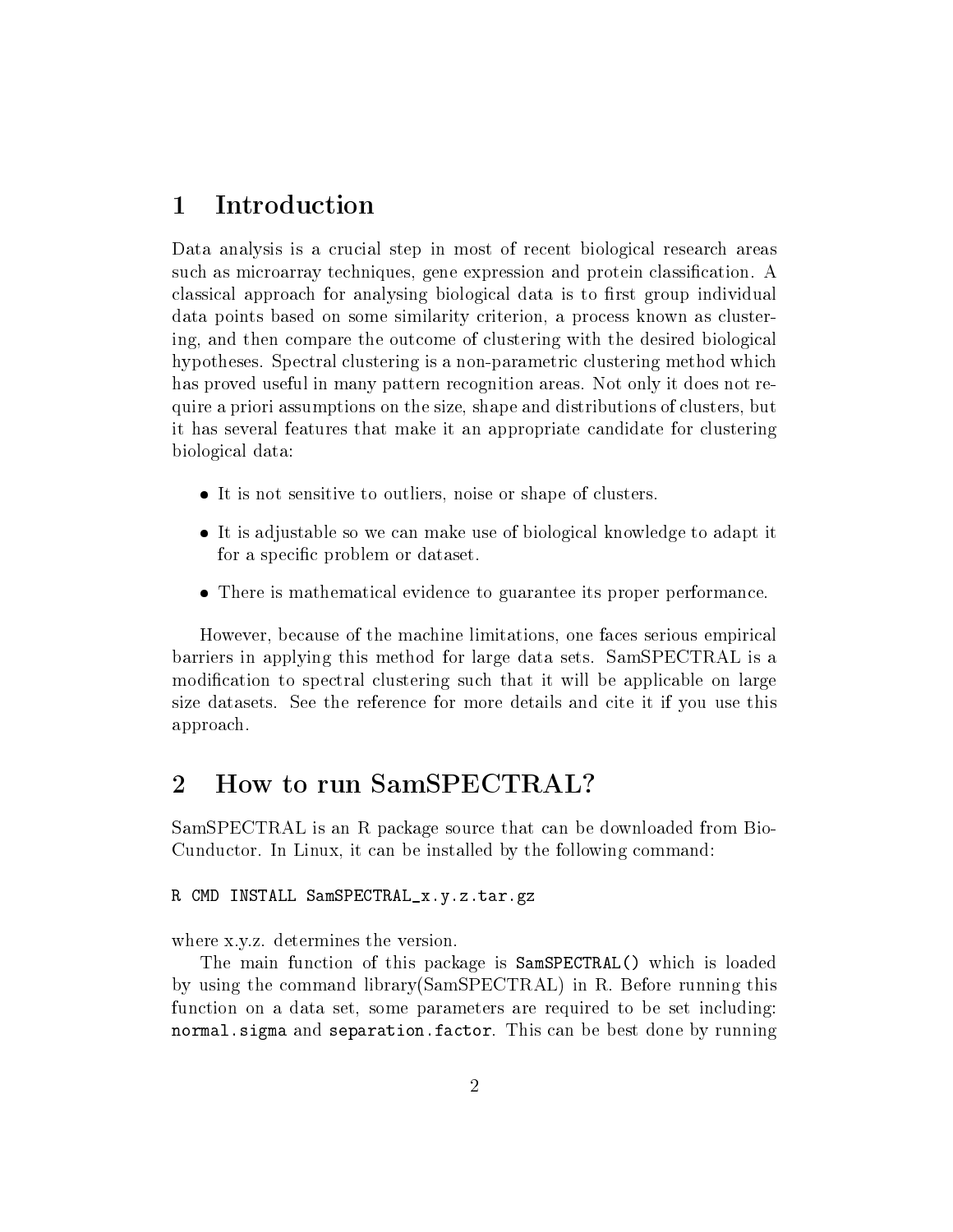the algorithm on some number of samples (Normally, 2 or 3 samples are sufficient). Then the function SamSPECTRAL() can be applied to all samples in that data set to identify cell populations in each sample data.

### <span id="page-2-0"></span>2.1 An example

This example shows how SamSPECTRAL can be run on flow cytometry data. If  $f$  is a flow frame (which is normally read from an FCS file using flowCore), then the object "small" in the following example should be replaced by  $\exp(f)$ .

```
> library(SamSPECTRAL)
> set.seed (4)> data(small_data)
> full <- small
> L <- SamSPECTRAL(full,dimension=c(1,2,3),normal.sigma = 200,
                   separation.factor = 0.39)> plot(full, pch='.', col = L)
```
SamSPECTRAL is done. The results are in  $L$ , a vector that provides a numeric label for each event. All events with equal label are in one component and isolated outliers are labelled by NA. The following piece of code is not a part of the analysis and it is included only for more clear presentation of the results. The code computes the frequency of events in each component and adds a legend to the figure.

```
> ## Computing the frequency:
> plot(full, pch='.', col = L)> frequency <- c()
> minimum.frequency <- 0.01
> ## components smaller than this threshould
> ## will not be aprear in the legend statistics.
> freq.large \leq c()> labels <- as.character(unique(L))
> for(label in labels){
+ if(!is.na(label)){
+ frequency[label] <- length(which(L==label))/length(L)
+ if(frequency[label] > minimum.frequency)
```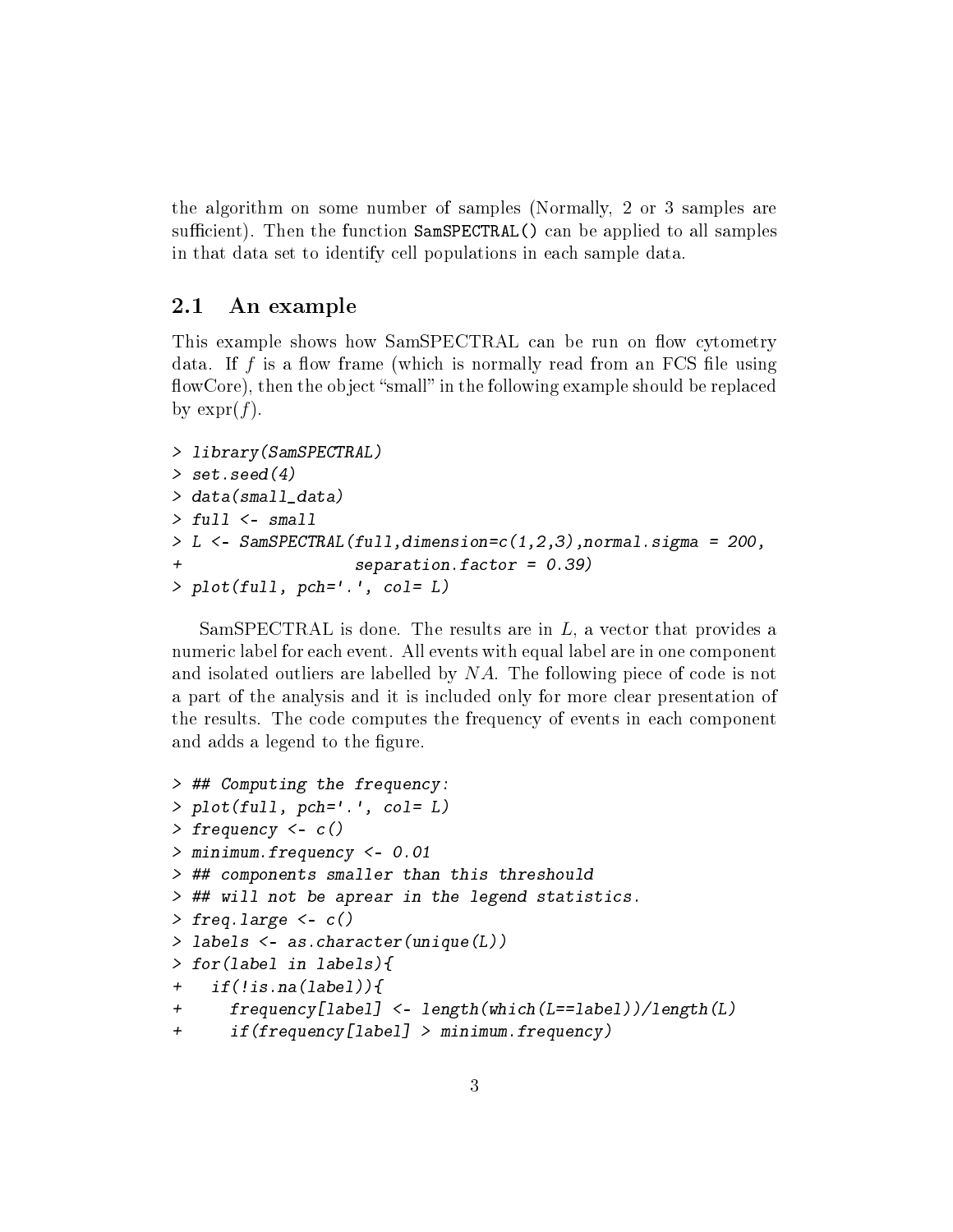```
freq.large[label] <- frequency[label]
+ }
+ }
> print(frequency)
         1 2 3 4 6 5
0.7883333333 0.1207777778 0.0573333333 0.0223333333 0.0021111111 0.0050000000
         8 7 9
0.0012222222 0.0017777778 0.0007777778
> ## Adding legend
> legend(x="topleft",as.character(round(freq.large,3)),
+ col=names(freq.large),pch=19)
```
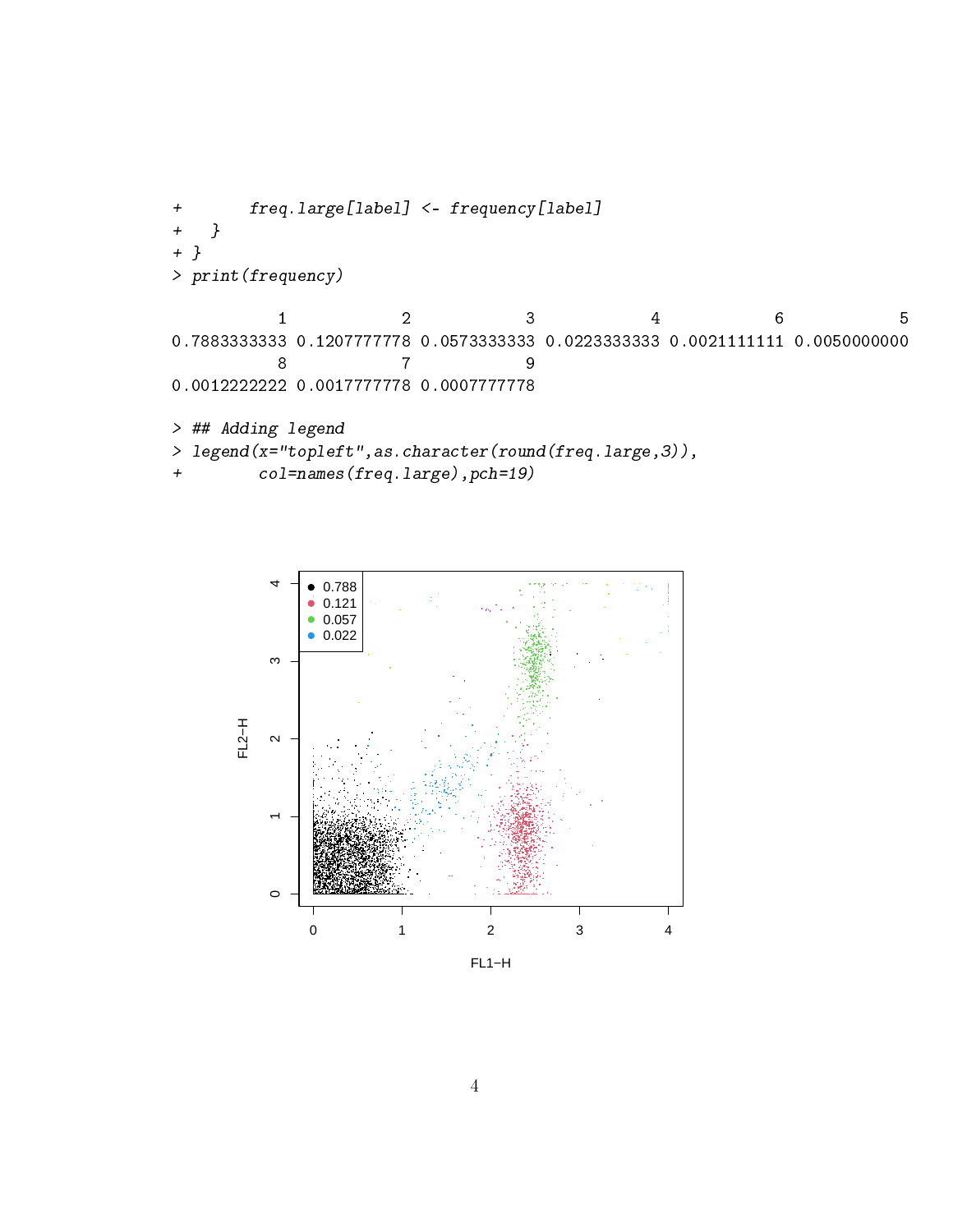### <span id="page-4-0"></span>3 Adjusting parameters

For efficiency, one can set  $m = 3000$  to keep the running time bellow 1 minute by a 2 GHz processor and normally the results remained satisfactory for flow cytometry data. The separation factor and scaling parameter  $(\sigma)$  are two main parameters that needed to be adjusted. The general way is to run SamSPECTRAL on one or two random data samples of a flow cytometry data set and try different values for  $\sigma$  and separation factor. Then, the selected parameters were fixed and used to apply SamSPECTRAL on the rest of data samples. An efficient strategy is explained by the following example.

### <span id="page-4-1"></span>3.1 Example

First we load data and store the transformed coordinates in a matrix called full:

```
> data(small_data)
```
 $> full < - small$ 

The objects needed for creating this vignette can be directly computed or loaded from previously saved workspace to save time. The later increases the speed of building this vignette.

```
> run.live <- FALSE
```
The following parameters are rarely needed to be changed for flow cytometry data:

```
> ## Parameters:
> m < -3000;
> community.weakness.threshold <-1; precision <- 6;
> maximum.number.of.clusters <- 30
```
The following piece of code, scales the coordinates in range [0,1]:

```
> for (i.column in 1:dim(full)[2]){#For all columns
+ ith.col <- full[,i.column]
+ full[,i.column] <- (ith.col-min(ith.col)) /(max(ith.col) - min(ith.col) )
    ##^ This is the scaled column.
+ }#End for (i.column.
> ## Therefore,
> space.length <- 1
```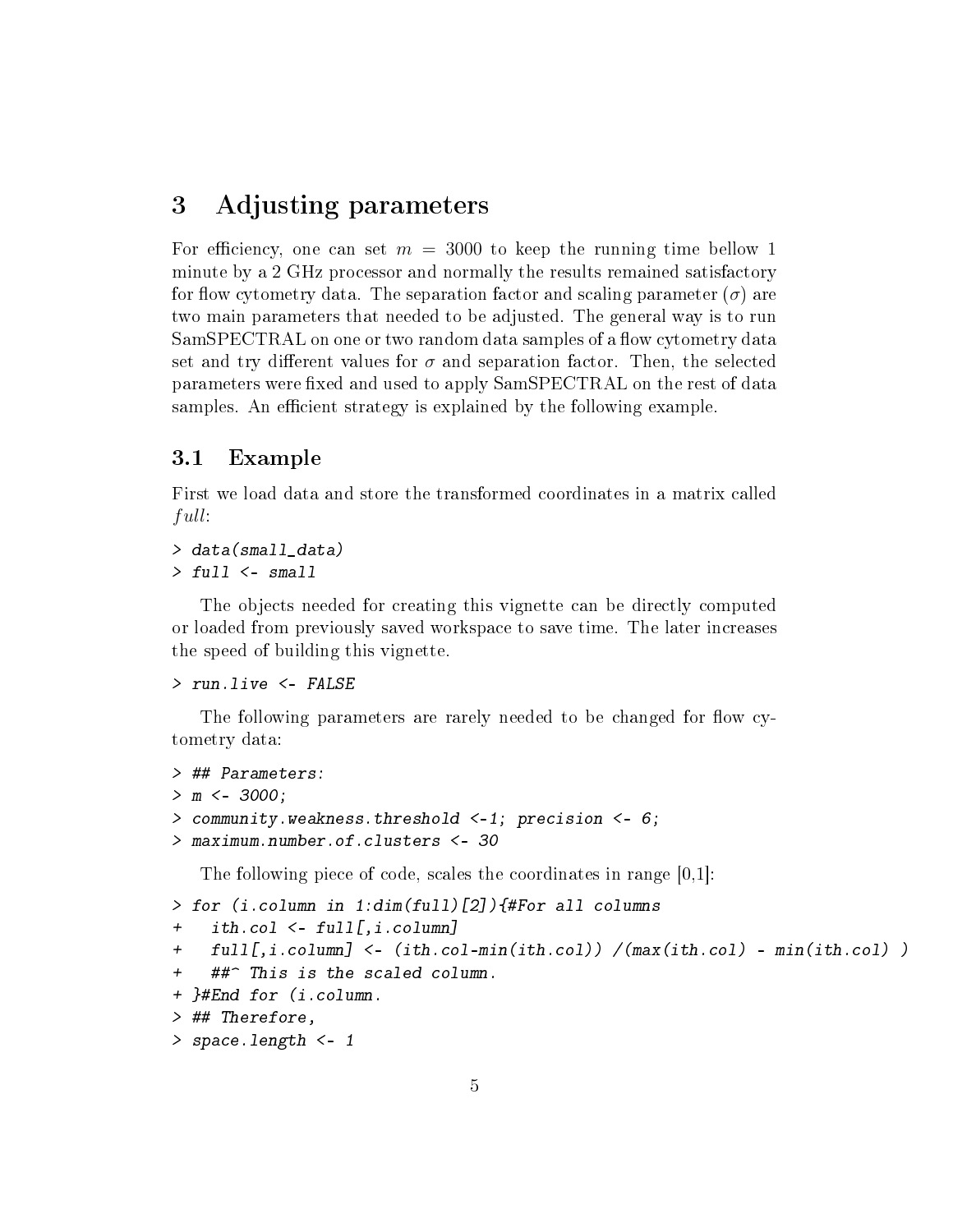To perform faithful sampling, we run:

```
> ## Sample the data and build the communities
> society <-
```

```
+ Building_Communities(full,m, space.length, community.weakness.threshold)
> plot(full[society$representatives, ], pch=20)
```


We intend to first find an appropriate value for  $\sigma$  and then set separation factor. Note that **normal**.sigma $=\frac{1}{\sigma^2}$  $\frac{1}{\sigma^2}$ , therefore, decreasing normal.sigma is equivalent to increasing  $\sigma$  and visa versa. We start with normal.sigma=10:

```
> normal.sigma <- 10
> ## Compute conductance between communities
> conductance <- Conductance_Calculation(full, normal.sigma, space.length,
                                         society, precision)
> ## Compute the eigenspace:
> if (run.live){
```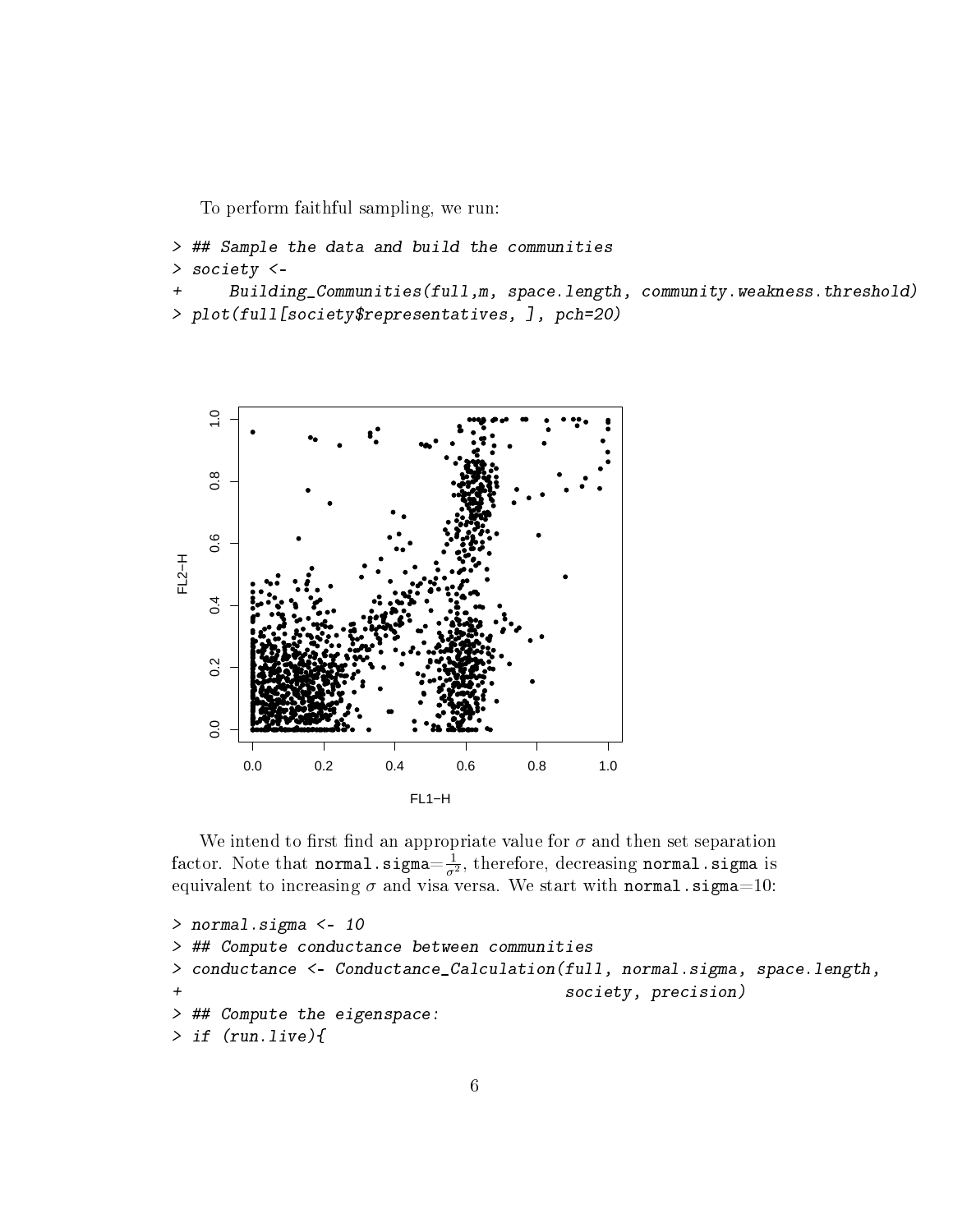```
+ clust_result.10 <-
+ Civilized_Spectral_Clustering(full, maximum.number.of.clusters,
+ society, conductance,stabilizer=1)
+ eigen.values.10 <- clust_result.10@eigen.space$values
+ } else
+ data("eigen.values.10")
> plot(eigen.values.10[1:50])
```


We observe that the eigen values curve does not have a "knee" shape. So we increase sigma:

```
> normal.sigma <- 1000
> ## Compute conductance between communities
> conductance <- Conductance_Calculation(full, normal.sigma, space.length, society
> ## Compute the eigenspace:
> if (run.live){
+ clust_result.1000 <-
```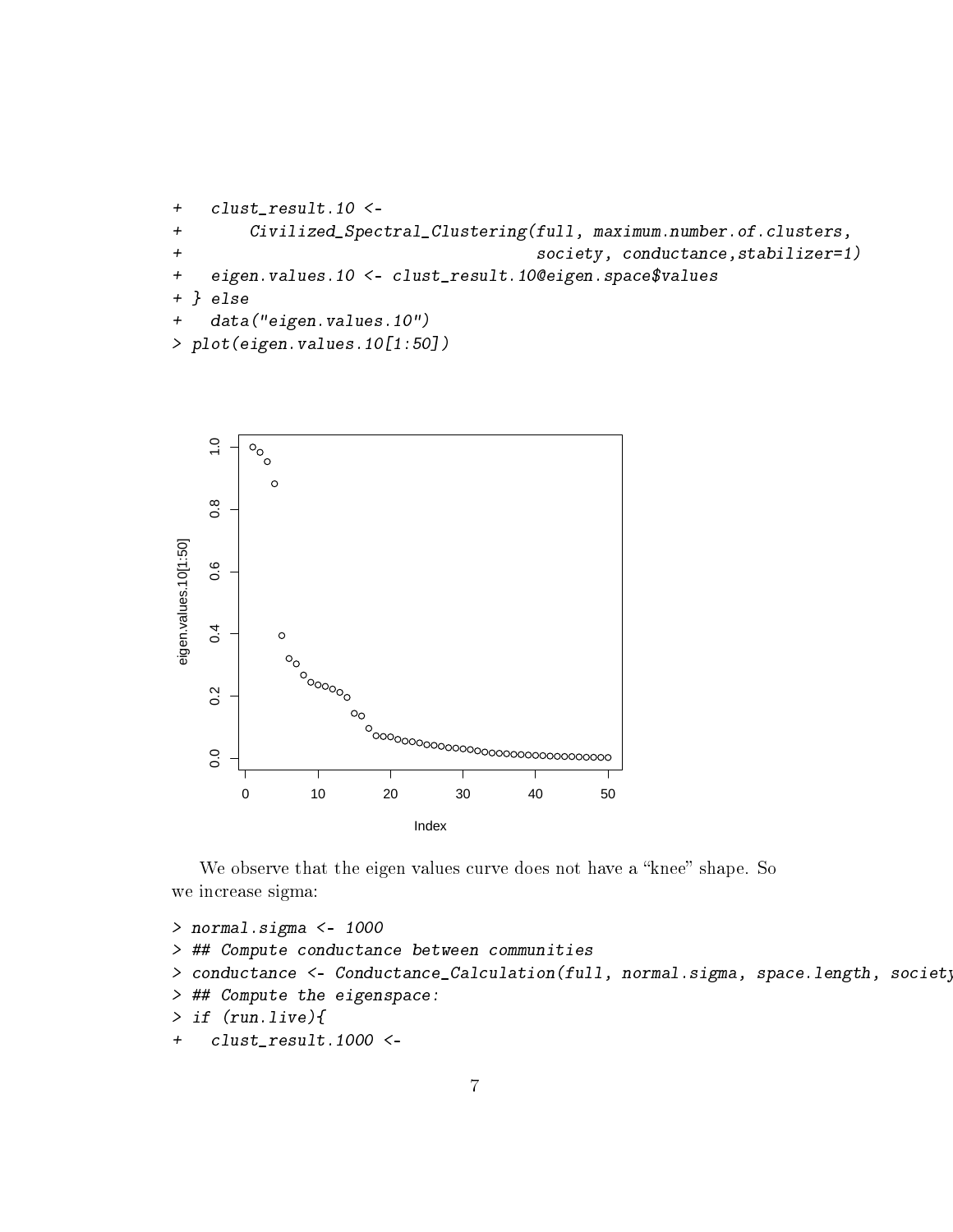```
+ Civilized_Spectral_Clustering(full, maximum.number.of.clusters,
+ society, conductance,stabilizer=1)
+ eigen.values.1000 <- clust_result.1000@eigen.space$values
+ } else
+ data("eigen.values.1000")
> plot(eigen.values.1000[1:50])
```


We observe that in the eigen values plot, "too many" values are close to 1 but for this example we do not expect 20 populations. So we decrease sigma:

```
> normal.sigma <- 250
> ## Compute conductance between communities
> conductance <- Conductance_Calculation(full, normal.sigma, space.length,
+ society, precision)
> ## Compute the eigenspace:
> clust_result.250 <-
+ Civilized_Spectral_Clustering(full, maximum.number.of.clusters,
```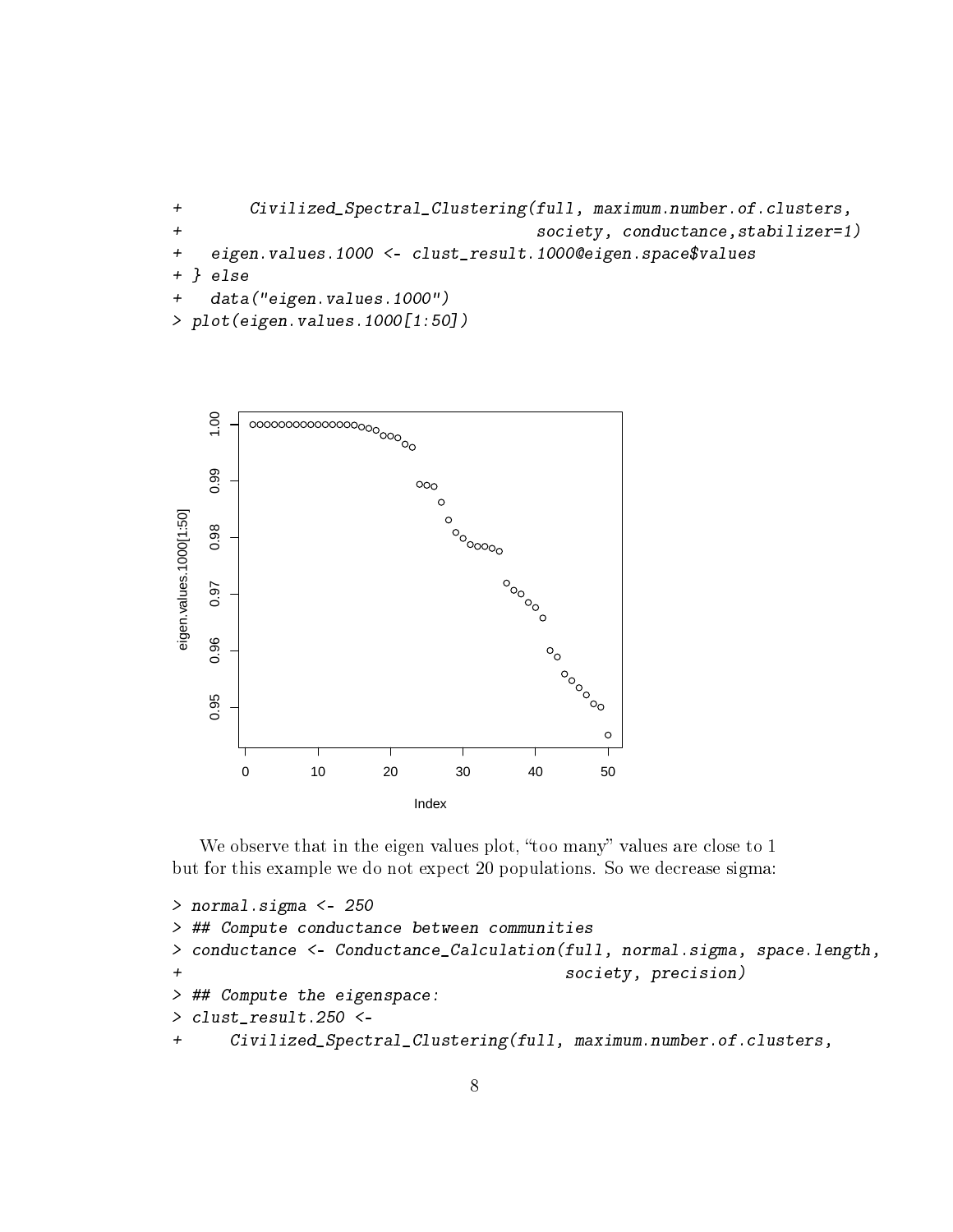+ society, conductance,stabilizer=1) > eigen.values.250 <- clust\_result.250@eigen.space\$values > plot(eigen.values.250[1:50])



This is "a right" value for normal. sigma because the curve has now a knee shape. Even some variation to this parameter does not change the shape significantly (200 or 300 can be tried).

#### <span id="page-8-0"></span>3.1.1 Technical note on the number of spectral clusters

This section is very technical and the first-time user may skip it. You can see the fitted lines that estimated the number of spectral clusters by setting eigenvalues.num to a natural number. Note that the final number of populations can be less than the number of spectral clusters because some may be combined in the postprocessing step.

> ## Fitting two lines: > clust\_result.250 <-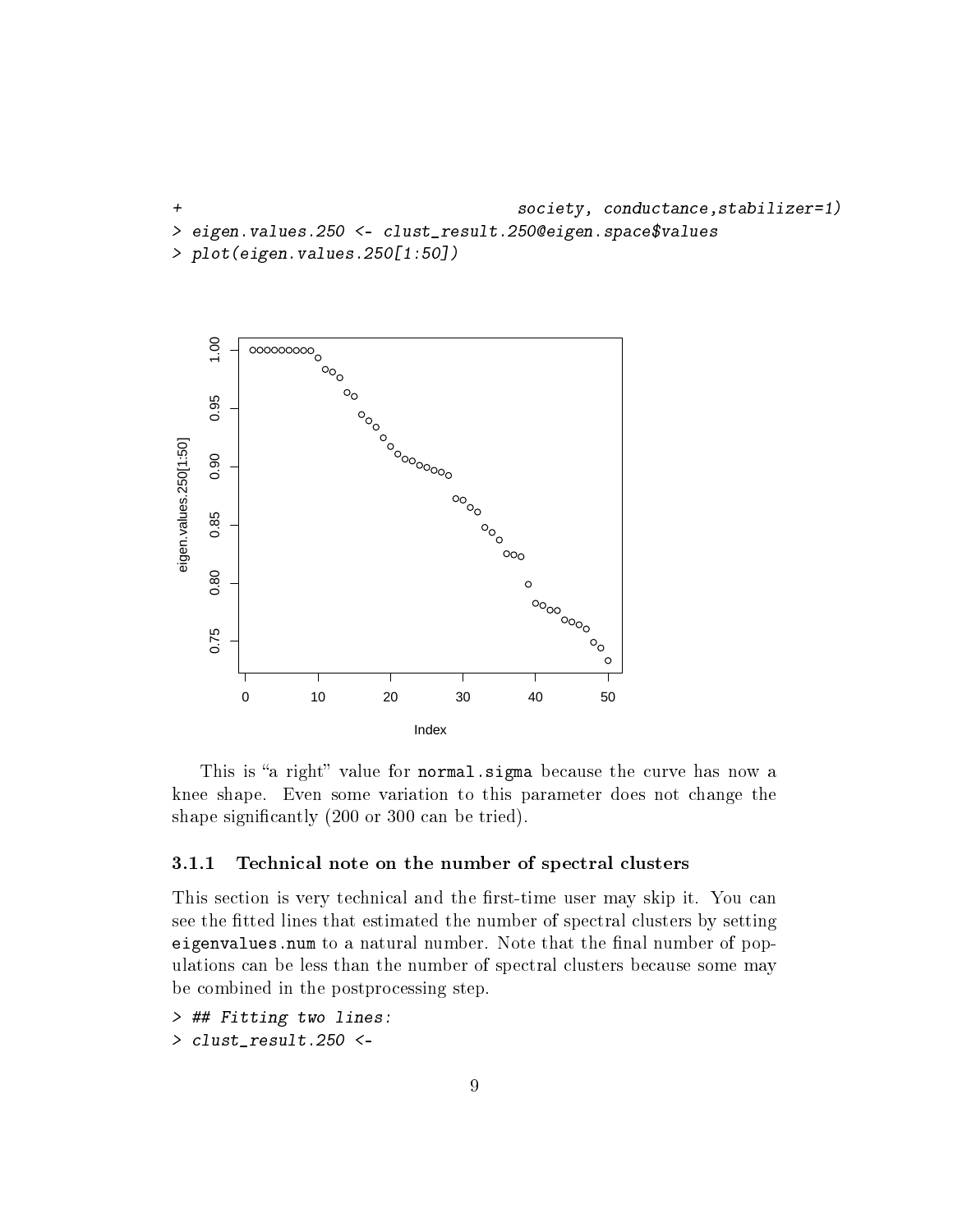```
+ Civilized_Spectral_Clustering(full, maximum.number.of.clusters,
+ society, conductance,stabilizer=1,
+ eigenvalues.num=50)
```


**normal.sigma= 250, knee point: 10, number of large values:15**

By default two

regression lines are fitted to a number of top eigen values, one line to those values that are very close to 1 (blue), and another line to the smaller values that decrease almost linearly (red). The number of top eigen values considered for this purpose are controlled by the parameter maximum.number.of.clusters and the best fit is computed by kneepointDetection() function.

Alternatively, by setting the flag one. Line to true, another approach is to estimate the number of spectral clusters by fitting only one line to the linearly decreasing values. While this approach was the default in the older versions of SamSPECTRAL, some users found it to be more appropriate in some application. Most likely, because it leads to over estimating the number of spectral clusters, the results can be better in practice; after all, those populations that are split will be combined at the postprocessing stage.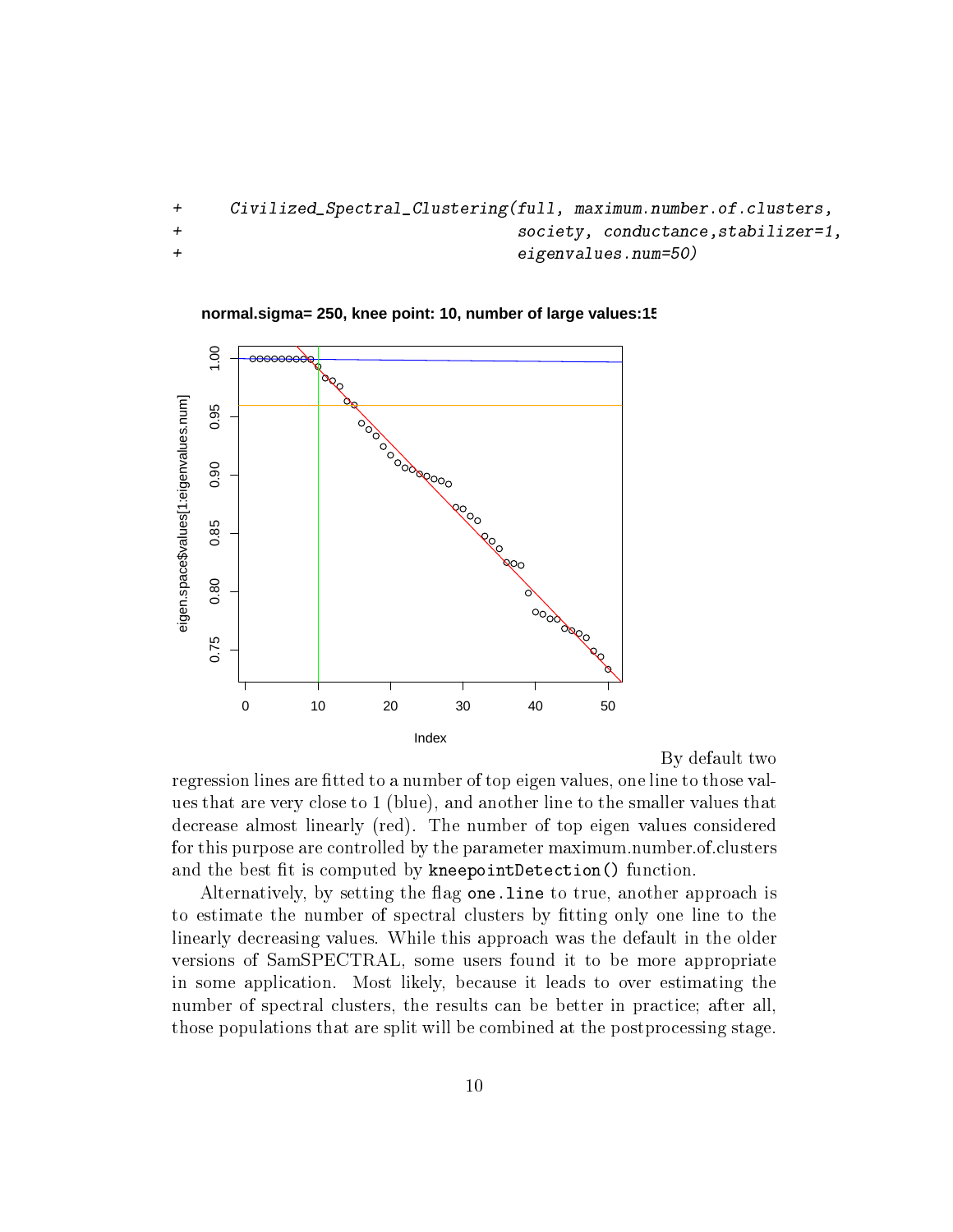```
> ## Fitting one line:
> clust_result.250 <-
+ Civilized_Spectral_Clustering(full, maximum.number.of.clusters,
+ society, conductance,stabilizer=1,
+ eigenvalues.num=50, one.line=TRUE)
```




### <span id="page-10-0"></span>3.1.2 Adjusting separation factor

Now having sigma been adjusted, separation factor can be tuned:

```
> ## Extracting labels:
> labels.for_num.of.clusters <- clust_result.250@labels.for_num.of.clusters
> number.of.clusters <- clust_result.250@number.of.clusters
> L33 <- labels.for_num.of.clusters[[number.of.clusters]]
> ## Setting septation factor:
> separation.factor <- 0.1
```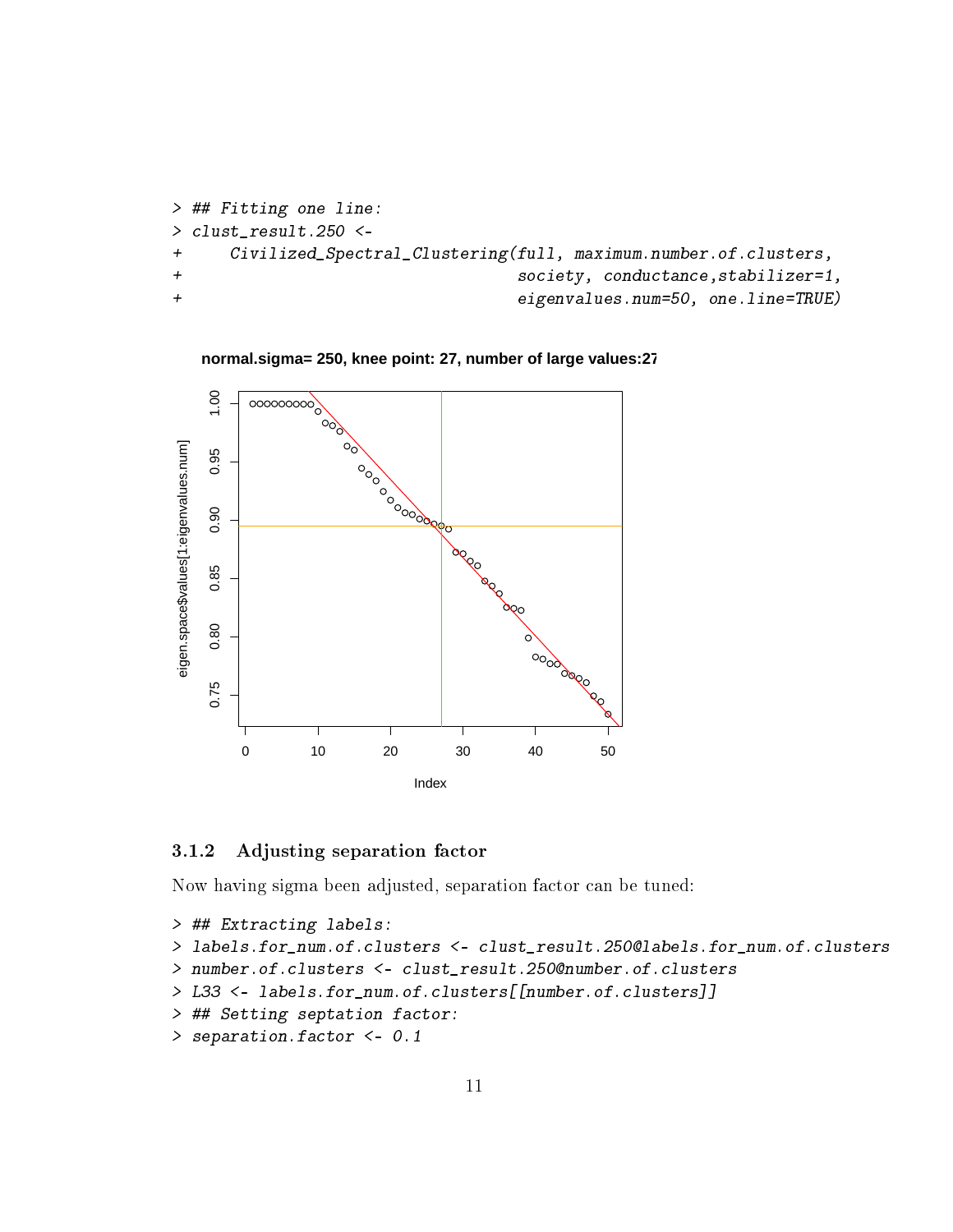```
> ## post-processing:
> component.of <-
+ Connecting(full, society, conductance, number.of.clusters,
+ labels.for_num.of.clusters, separation.factor)$label
> ## ploting:
> plot(full, pch='.', col= component.of)
```


This value is too small for the separation factor and a population is combined by mistake. Therefore, we increase septation factor to separate the components more:

```
> ## Setting septation factor:
> separation.factor <- 0.5
> ## post-possesing:
> component.of <-
+ Connecting(full, society, conductance, number.of.clusters,
+ labels.for_num.of.clusters, separation.factor)$label
```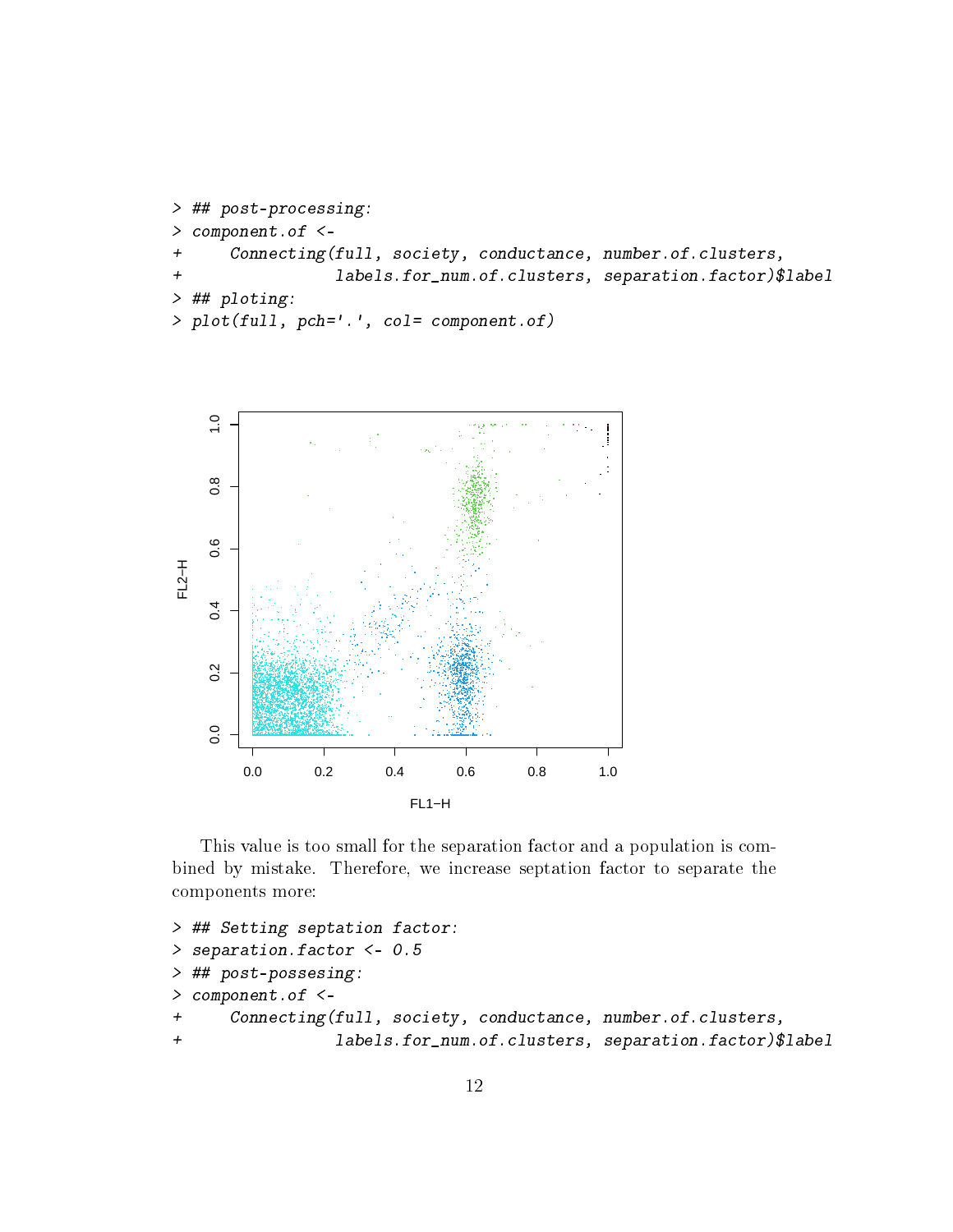> ## ploting: > plot(full, pch='.', col= component.of)



This is the right value for separator factor as all population are now separated.

#### <span id="page-12-0"></span>3.1.3 Running SamSPECTRAL on large data sets

Now, we can fix these values for the parameters;  $normal.sigma=250$  and separation.factor= $0.5$ . One can run the SamSPECTRAL algorithm on the rest of the data set without changing them, hopefully, obtaining as appropriate results. Normally, adjusting parameters for every sample again is not necessary as long as the experiment conditions such as number of events and the dimension stays roughly the same.